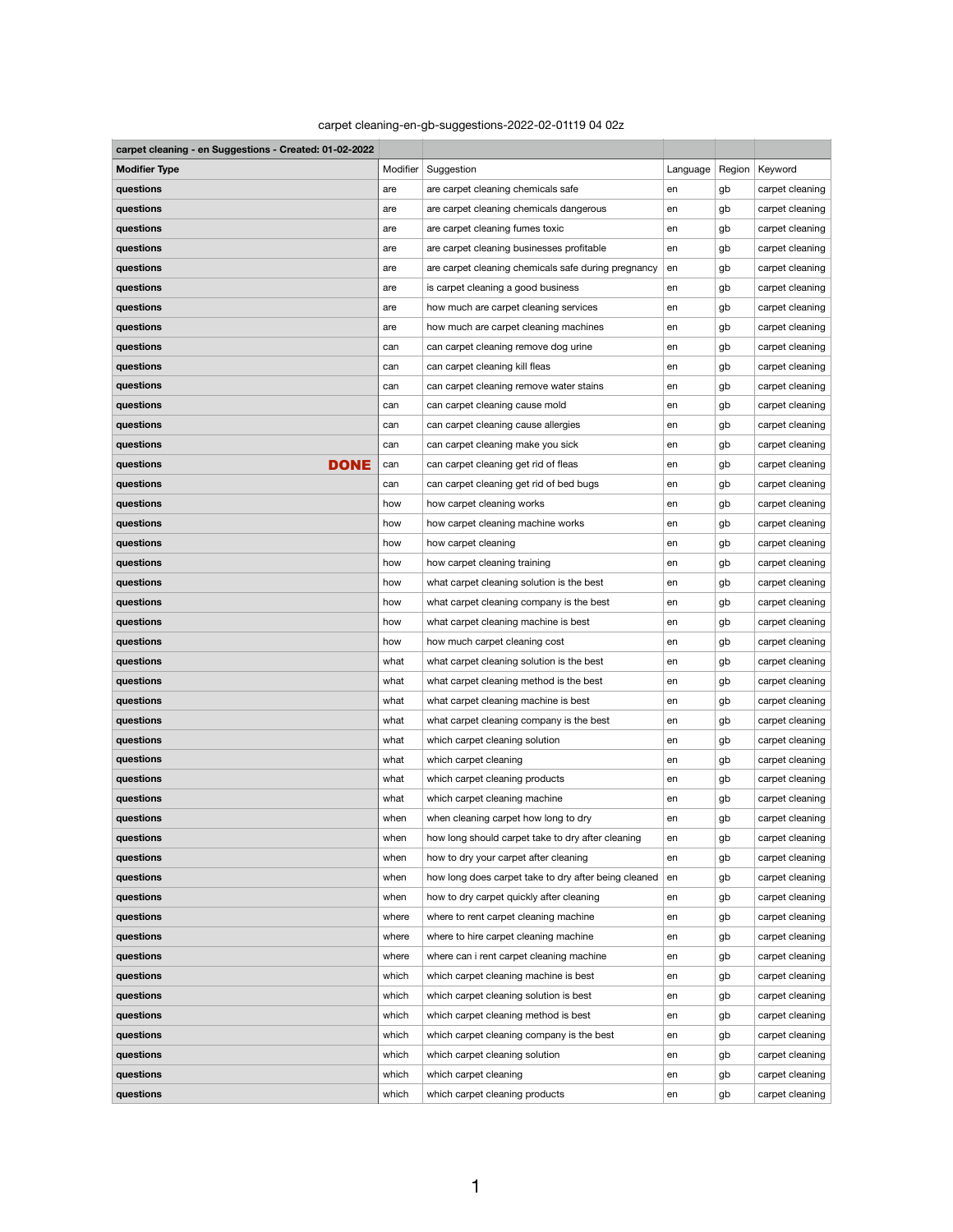| questions    | which      | which carpet cleaning machine                              | en | gb | carpet cleaning |
|--------------|------------|------------------------------------------------------------|----|----|-----------------|
| questions    | who        | who carpet cleaning                                        | en | gb | carpet cleaning |
| questions    | who        | which carpet cleaning machine is best                      | en | gb | carpet cleaning |
| questions    | who        | which carpet cleaning solution is best                     |    |    | carpet cleaning |
|              |            |                                                            | en | gb |                 |
| questions    | who        | which carpet cleaning company is the best                  | en | gb | carpet cleaning |
| questions    | who        | which carpet cleaning solution                             | en | gb | carpet cleaning |
| questions    | who        | which carpet cleaning products                             | en | gb | carpet cleaning |
| questions    | who        | which carpet cleaning machine                              | en | gb | carpet cleaning |
| questions    | who        | who who carpet cleaning reviews                            | en | gb | carpet cleaning |
| questions    | why        | why carpet cleaning is important                           | en | gb | carpet cleaning |
| questions    | why        | why carpet cleaning is the best                            | en | gb | carpet cleaning |
| questions    | why        | why carpet cleaning rental                                 | en | gb | carpet cleaning |
| questions    | why        | why professional carpet cleaning                           | en | gb | carpet cleaning |
| questions    | why        | why hire carpet cleaning                                   | en | gb | carpet cleaning |
| questions    | why        | why carpet smells after cleaning                           | en | gb | carpet cleaning |
| questions    | why        | is carpet cleaning necessary                               | en | gb | carpet cleaning |
| questions    | why        | is it worth getting carpets professionally cleaned         | en | gb | carpet cleaning |
| questions    | will       | will carpet cleaning kill fleas                            | en | gb | carpet cleaning |
| questions    | will       | will carpet cleaning lift pile                             | en | gb | carpet cleaning |
| questions    | will       | will carpet cleaning get rid of urine smell                | en | gb | carpet cleaning |
| questions    | will       | will carpet cleaning get rid of cat urine                  | en | gb | carpet cleaning |
| questions    | will       | will carpet cleaning remove furniture marks                | en | gb | carpet cleaning |
| questions    | will       | will carpet cleaning remove stains                         | en | gb | carpet cleaning |
| questions    | will       | will carpet cleaning get rid of bed bugs                   | en | gb | carpet cleaning |
| questions    | will       | will carpet cleaning get rid of fleas                      | en | gb | carpet cleaning |
| prepositions | can        | carpet cleaning can for sale                               | en | gb | carpet cleaning |
| prepositions |            | carpet cleaning tin can bay                                |    |    | carpet cleaning |
| prepositions | can<br>can | carpet cleaning in a can                                   | en | gb | carpet cleaning |
|              |            |                                                            | en | gb |                 |
| prepositions | can        | how long after carpet cleaning can i put furniture back en |    | gb | carpet cleaning |
| prepositions | can        | how long after carpet cleaning can you walk on it          | en | gb | carpet cleaning |
| prepositions | can        | can carpet cleaning cause mold                             | en | gb | carpet cleaning |
| prepositions | can        | can carpet cleaning remove dog urine                       | en | gb | carpet cleaning |
| prepositions | can        | can carpet cleaning get rid of dog urine                   | en | gb | carpet cleaning |
| prepositions | for        | carpet cleaning for hire                                   | en | gb | carpet cleaning |
| prepositions | for        | carpet cleaning for sale                                   | en | gb | carpet cleaning |
| prepositions | for        | carpet cleaning for wool carpets                           | en | gb | carpet cleaning |
| prepositions | for        | carpet cleaning for pets                                   | en | gb | carpet cleaning |
| prepositions | for        | carpet cleaning for stairs                                 | en | gb | carpet cleaning |
| prepositions | for        | carpet cleaning for rent near me                           | en | gb | carpet cleaning |
| prepositions | for        | carpet cleaning for urine removal                          | en | gb | carpet cleaning |
| prepositions | for        | carpet cleaning for pet urine                              | en | gb | carpet cleaning |
| prepositions | is         | carpet cleaning is done by                                 | en | gb | carpet cleaning |
| prepositions | is         | carpet cleaning is how much                                | en | gb | carpet cleaning |
| prepositions | is         | carpet cleaning is it a good business                      | en | gb | carpet cleaning |
| prepositions | İS         | what carpet cleaning is best                               | en | gb | carpet cleaning |
| prepositions | is         | carpet cleaning that is dry                                | en | gb | carpet cleaning |
| prepositions | is         | what carpet cleaning solution is the best                  | en | gb | carpet cleaning |
| prepositions | is         | what carpet cleaning company is the best                   | en | gb | carpet cleaning |
| prepositions | is         | how are carpets professionally cleaned                     | en | gb | carpet cleaning |
| prepositions | near       | carpet cleaning near me                                    | en | gb | carpet cleaning |
| prepositions | near       | carpet cleaning near me prices                             | en | gb | carpet cleaning |
|              |            |                                                            |    |    |                 |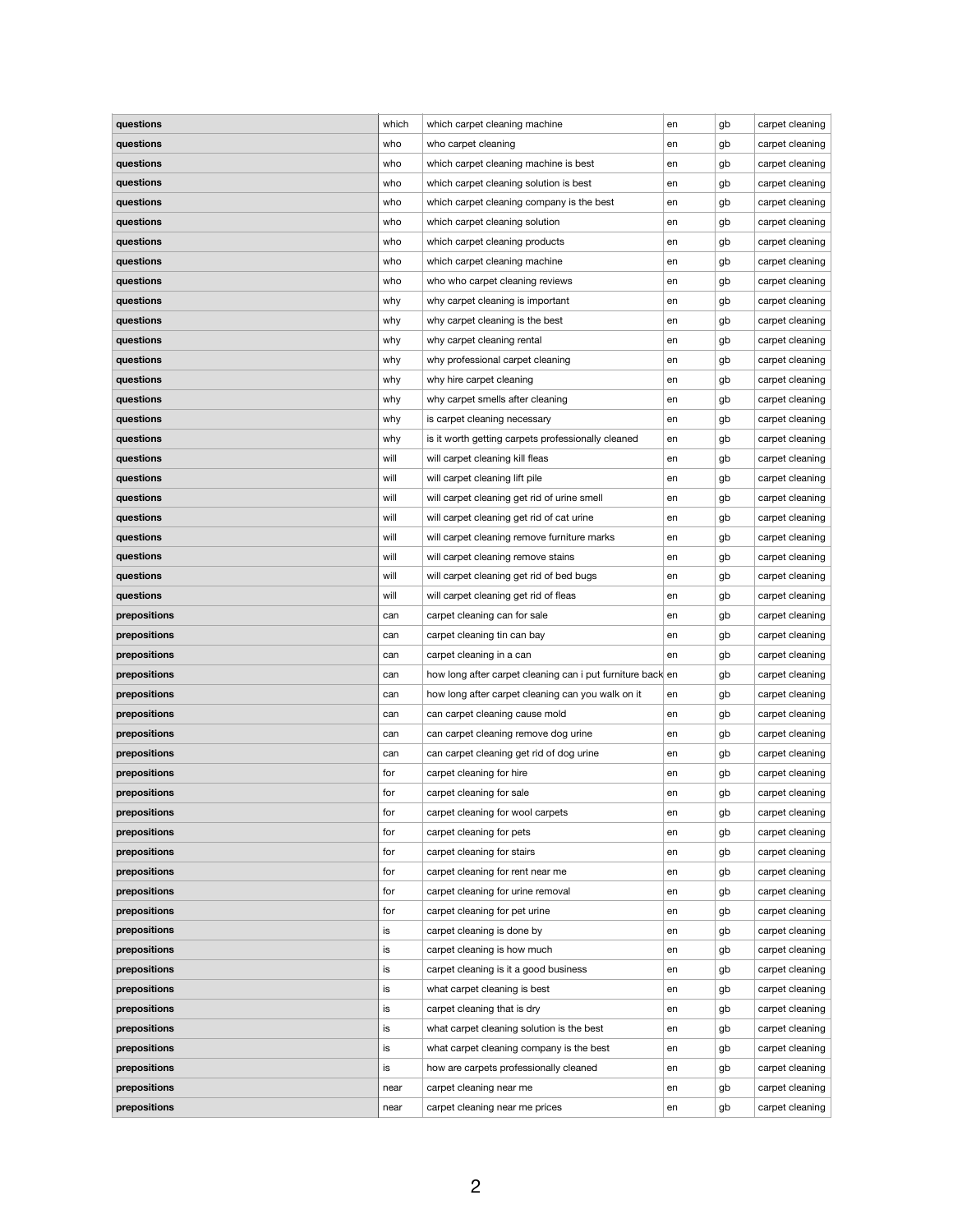| prepositions | near    | carpet cleaning near me uk                            | en | gb | carpet cleaning |
|--------------|---------|-------------------------------------------------------|----|----|-----------------|
| prepositions | near    | carpet cleaning near me cheap                         | en | gb | carpet cleaning |
| prepositions | near    | carpet cleaning near me now                           | en | gb | carpet cleaning |
| prepositions | near    | carpet cleaning near me rental                        | en | gb | carpet cleaning |
| prepositions | near    | carpet cleaning near me same day                      | en | gb | carpet cleaning |
| prepositions | near    | carpet cleaning near tweed heads nsw                  | en | gb | carpet cleaning |
| prepositions | to      | carpet cleaning to hire                               | en | gb | carpet cleaning |
| prepositions | to      | carpet cleaning to remove allergens                   | en | gb | carpet cleaning |
| prepositions | to      | carpet cleaning to buy                                | en | gb | carpet cleaning |
| prepositions | to      | carpet cleaning to get rid of fleas                   | en | gb | carpet cleaning |
| prepositions | to      | carpet cleaning to remove mold                        | en | gb | carpet cleaning |
| prepositions | to      | carpet cleaning to remove cigarette smoke             | en | gb | carpet cleaning |
| prepositions | to      | carpet cleaning to remove cat urine                   | en | gb | carpet cleaning |
| prepositions | to      | carpet cleaning to remove dog urine                   | en | gb | carpet cleaning |
| prepositions | with    | carpet cleaning with bicarbonate of soda and vinegar  | en | gb | carpet cleaning |
| prepositions | with    | carpet cleaning with baking soda                      | en | gb | carpet cleaning |
| prepositions | with    | carpet cleaning with vinegar                          | en | gb | carpet cleaning |
| prepositions | with    | carpet cleaning with flea treatment                   | en | gb | carpet cleaning |
| prepositions | with    | carpet cleaning with bicarbonate of soda              | en | gb | carpet cleaning |
| prepositions | with    | carpet cleaning with white vinegar                    | en | gb | carpet cleaning |
| prepositions | with    | carpet cleaning with brush                            | en | gb | carpet cleaning |
| prepositions | with    | carpet cleaning with pet treatment                    | en | gb | carpet cleaning |
| prepositions | without | carpet cleaning without machine                       | en | gb | carpet cleaning |
| prepositions | without | carpet cleaning without moving furniture              | en | gb | carpet cleaning |
| prepositions | without | carpet cleaning without water                         | en | gb | carpet cleaning |
| prepositions | without | carpet cleaning without chemicals                     | en | gb | carpet cleaning |
| prepositions | without | carpet cleaning without electricity                   | en | gb | carpet cleaning |
| prepositions | without | carpet cleaning without carpet cleaner                | en | gb | carpet cleaning |
| prepositions | without | carpet cleaning without detergent                     | en | gb | carpet cleaning |
| prepositions | without | carpet cleaning without vacuum                        | en | gb | carpet cleaning |
| comparisons  | and     | carpet cleaning and drying                            | en | gb | carpet cleaning |
| comparisons  | and     | carpet cleaning and upholstery near me                |    |    |                 |
|              |         |                                                       |    |    |                 |
|              |         |                                                       | en | gb | carpet cleaning |
| comparisons  | and     | carpet cleaning and repair                            | en | gb | carpet cleaning |
| comparisons  | and     | carpet cleaning and drying machine                    | en | gb | carpet cleaning |
| comparisons  | and     | carpet cleaning and fleas                             | en | gb | carpet cleaning |
| comparisons  | and     | carpet cleaning and upholstery                        | en | gb | carpet cleaning |
| comparisons  | and     | carpet cleaning and sofa cleaning                     | en | gb | carpet cleaning |
| comparisons  | and     | carpet cleaning and stretching                        | en | gb | carpet cleaning |
| comparisons  | like    | carpet cleaning like zerorez                          | en | gb | carpet cleaning |
| comparisons  | like    | carpet cleaning like new                              | en | gb | carpet cleaning |
| comparisons  | like    | carpet smells like cleaning                           | en | gb | carpet cleaning |
| comparisons  | like    | is zerorez carpet cleaning any good                   | en | gb | carpet cleaning |
| comparisons  | like    | what does zerorez use to clean carpets                | en | gb | carpet cleaning |
| comparisons  | like    | how does zerorez carpet cleaning work                 | en | gb | carpet cleaning |
| comparisons  | like    | does zerorez clean area rugs                          | en | gb | carpet cleaning |
| comparisons  | like    | how long does it take for carpet to dry after zerorez | en | gb | carpet cleaning |
| comparisons  | or      | carpet cleaning or replacement                        | en | gb | carpet cleaning |
| comparisons  | or      | carpet cleaning and stretching                        | en | gb | carpet cleaning |
| comparisons  | or      | carpet cleaning and stretching near me                | en | gb | carpet cleaning |
| comparisons  | or      | carpet cleaning and repair                            | en | gb | carpet cleaning |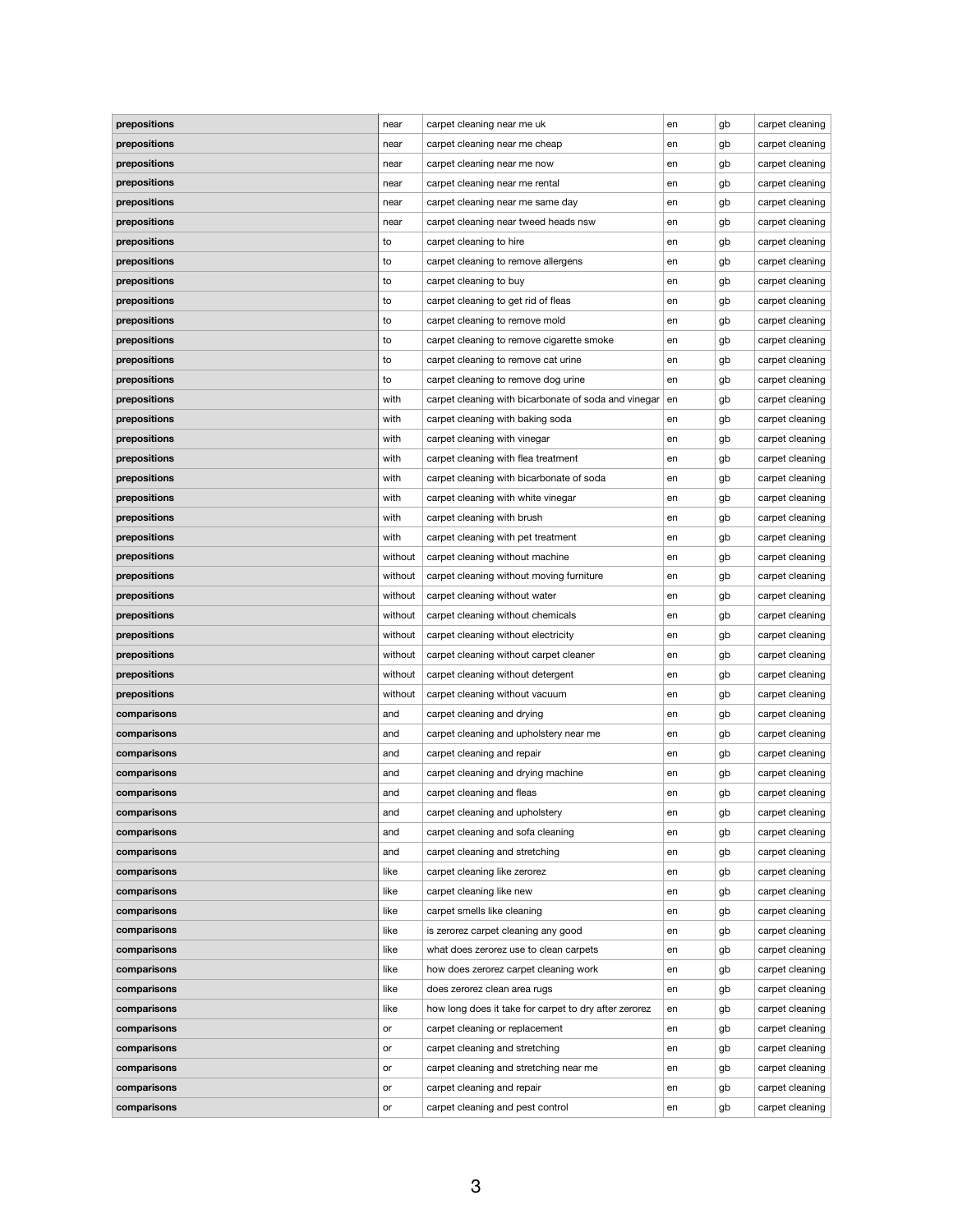| comparisons   | or        | carpet cleaning and upholstery                            | en | gb | carpet cleaning |
|---------------|-----------|-----------------------------------------------------------|----|----|-----------------|
| comparisons   | or        | carpet cleaning and upholstery near me                    | en | gb | carpet cleaning |
| comparisons   | or        | carpet cleaning and vacuum                                | en | gb | carpet cleaning |
| comparisons   | versus    | carpet cleaning steam versus dry                          | en | gb | carpet cleaning |
| comparisons   | versus    | is dry carpet cleaning better than steam                  | en | gb | carpet cleaning |
| comparisons   | versus    | is chem dry carpet cleaning better than steam cleaning en |    | gb | carpet cleaning |
| comparisons   | versus    | what's better steam cleaning or dry cleaning carpets      | en | gb | carpet cleaning |
| comparisons   | versus    | which is better steam or chemical carpet cleaning         | en | gb | carpet cleaning |
| comparisons   | <b>VS</b> | carpet cleaning vs steaming                               | en | gb | carpet cleaning |
| comparisons   | ٧S        | carpet cleaning vs replacement                            | en | gb | carpet cleaning |
| comparisons   | <b>VS</b> | carpet cleaning vs shampooing                             | en | gb | carpet cleaning |
| comparisons   | <b>VS</b> | carpet cleaning vs renting                                | en | gb | carpet cleaning |
| comparisons   | ٧S        | coit carpet cleaning vs stanley steemer                   | en | gb | carpet cleaning |
| comparisons   | <b>VS</b> | professional carpet cleaning vs diy                       | en | gb | carpet cleaning |
| comparisons   | <b>VS</b> | sears carpet cleaning vs stanley steemer                  | en | gb | carpet cleaning |
| comparisons   | <b>VS</b> | professional carpet cleaning vs rental                    | en | gb | carpet cleaning |
| alphabeticals | a         | carpet cleaning aberdeen                                  | en | gb | carpet cleaning |
| alphabeticals | а         | carpet cleaning ashford                                   | en | gb | carpet cleaning |
| alphabeticals | a         | carpet cleaning aylesbury                                 | en | gb | carpet cleaning |
| alphabeticals | a         | carpet cleaning at home                                   | en | gb | carpet cleaning |
| alphabeticals | a         | carpet cleaning andover                                   | en | gb | carpet cleaning |
| alphabeticals | а         | carpet cleaning ayr                                       | en | gb | carpet cleaning |
| alphabeticals | а         | carpet cleaning altrincham                                | en | gb | carpet cleaning |
| alphabeticals | a         | carpet cleaning ayrshire                                  | en | gb | carpet cleaning |
| alphabeticals | b         | carpet cleaning bristol                                   | en | gb | carpet cleaning |
| alphabeticals | b         | carpet cleaning brush                                     | en | gb | carpet cleaning |
| alphabeticals | b         | carpet cleaning birmingham                                | en | gb | carpet cleaning |
| alphabeticals | b         | carpet cleaning business                                  | en | gb | carpet cleaning |
| alphabeticals | b         | carpet cleaning belfast                                   | en | gb | carpet cleaning |
| alphabeticals | b         | carpet cleaning brighton                                  | en | gb | carpet cleaning |
| alphabeticals | b         | carpet cleaning bournemouth                               | en | gb | carpet cleaning |
| alphabeticals | b         | carpet cleaning bradford                                  | en | gb | carpet cleaning |
| alphabeticals | С         | carpet cleaning companies                                 | en | gb | carpet cleaning |
| alphabeticals | С         | carpet cleaning cost                                      | en | gb | carpet cleaning |
| alphabeticals | с         | carpet cleaning courses                                   | en | gb | carpet cleaning |
| alphabeticals | С         | carpet cleaning cardiff                                   | en | gb | carpet cleaning |
| alphabeticals | С         | carpet cleaning coventry                                  | en | gb | carpet cleaning |
| alphabeticals | С         | carpet cleaning cambridge                                 | en | gb | carpet cleaning |
| alphabeticals | С         | carpet cleaning cheltenham                                | en | gb | carpet cleaning |
| alphabeticals | С         | carpet cleaning croydon                                   | en | gb | carpet cleaning |
| alphabeticals | d         | carpet cleaning detergent                                 | en | gb | carpet cleaning |
| alphabeticals | d         | carpet cleaning derby                                     | en | gb | carpet cleaning |
| alphabeticals | d         | carpet cleaning doncaster                                 | en | gb | carpet cleaning |
| alphabeticals | d         | carpet cleaning dundee                                    | en | gb | carpet cleaning |
| alphabeticals | d         | carpet cleaning dartford                                  | en | gb | carpet cleaning |
| alphabeticals | d         | carpet cleaning darlington                                | en | gb | carpet cleaning |
| alphabeticals | d         | carpet cleaning durham                                    | en | gb | carpet cleaning |
| alphabeticals | d         | carpet cleaning drill brush                               | en | gb | carpet cleaning |
| alphabeticals | е         | carpet cleaning edinburgh                                 | en | gb | carpet cleaning |
| alphabeticals | е         | carpet cleaning equipment                                 | en | gb | carpet cleaning |
| alphabeticals | е         | carpet cleaning exeter                                    | en | gb | carpet cleaning |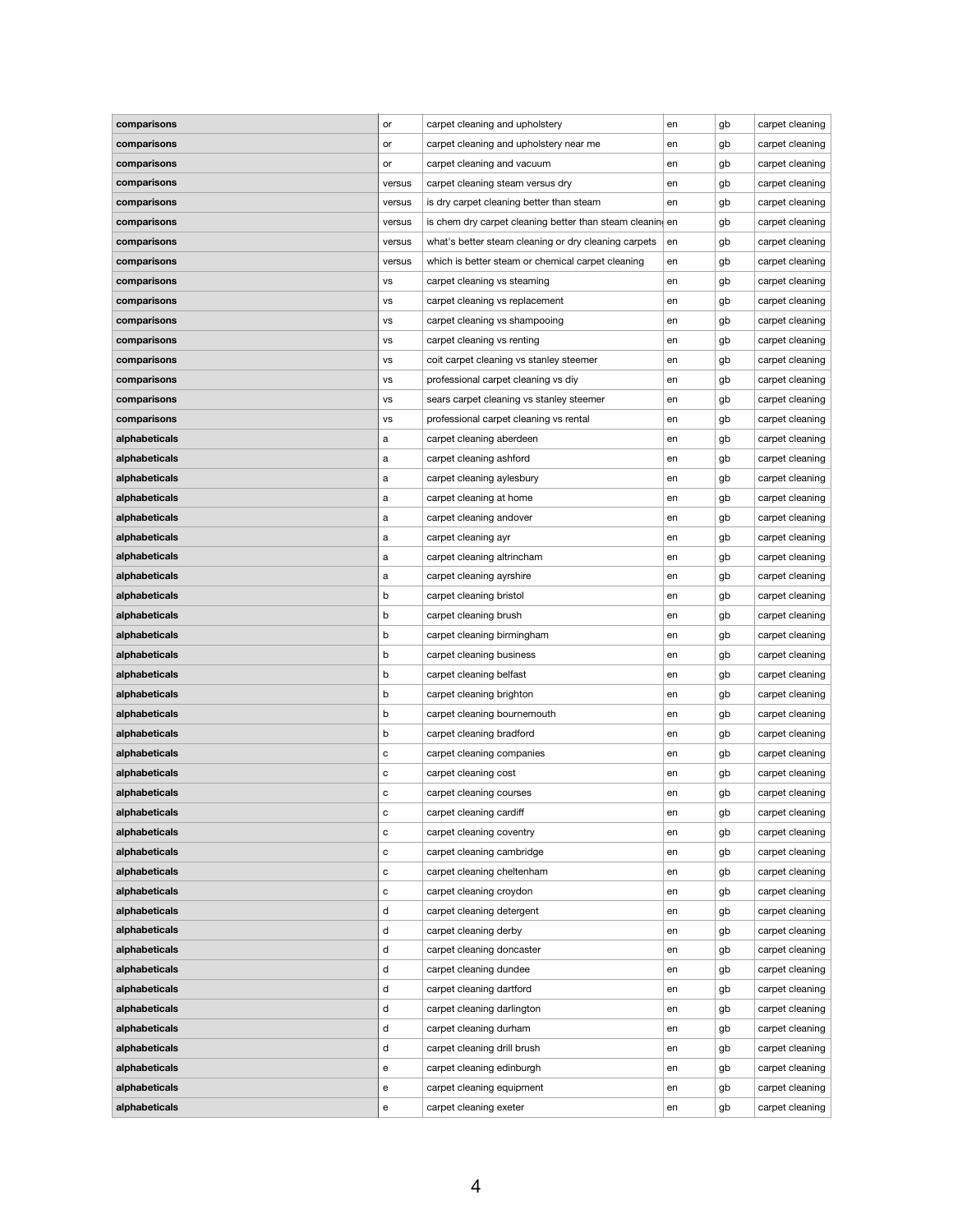| alphabeticals        | e  | carpet cleaning eastbourne         | en | gb | carpet cleaning |
|----------------------|----|------------------------------------|----|----|-----------------|
| alphabeticals        | е  | carpet cleaning enfield            | en | gb | carpet cleaning |
| alphabeticals        | е  | carpet cleaning east london        | en | gb | carpet cleaning |
| alphabeticals        | е  | carpet cleaning essex              | en | gb | carpet cleaning |
| alphabeticals        | е  | carpet cleaning equipment for sale | en | gb | carpet cleaning |
| alphabeticals        | f  | carpet cleaning fluid              | en | gb | carpet cleaning |
| alphabeticals        | f  | carpet cleaning foam               | en | gb | carpet cleaning |
| alphabeticals        | f  | carpet cleaning franchise          | en | gb | carpet cleaning |
| alphabeticals        | f  | carpet cleaning fluid tesco        | en | gb | carpet cleaning |
| alphabeticals        |    | carpet cleaning falkirk            | en | gb | carpet cleaning |
| alphabeticals        |    | carpet cleaning fife               | en | gb | carpet cleaning |
| alphabeticals        | f  | carpet cleaning fulham             | en | gb | carpet cleaning |
| alphabeticals        |    | carpet cleaning folkestone         | en | gb | carpet cleaning |
| alphabeticals        | g  | carpet cleaning glasgow            | en | gb | carpet cleaning |
| alphabeticals        | g  | carpet cleaning gloucester         | en | gb | carpet cleaning |
| alphabeticals        | g  | carpet cleaning guildford          | en | gb | carpet cleaning |
| alphabeticals        | g  | carpet cleaning grimsby            | en | gb | carpet cleaning |
| alphabeticals        | g  | carpet cleaning grantham           | en | gb | carpet cleaning |
| alphabeticals        | g  | carpet cleaning glasgow prices     | en | gb | carpet cleaning |
| alphabeticals        | g  | carpet cleaning gravesend          | en | gb | carpet cleaning |
| alphabeticals        | g  | carpet cleaning greenwich          | en | gb | carpet cleaning |
| alphabeticals        | h  | carpet cleaning hire               | en | gb | carpet cleaning |
| alphabeticals        | h  | carpet cleaning hoover             | en | gb | carpet cleaning |
| alphabeticals        | h. | carpet cleaning hacks              | en | gb | carpet cleaning |
| alphabeticals        | h  | carpet cleaning hire near me       | en | gb | carpet cleaning |
| alphabeticals        | h  | carpet cleaning hull               | en | gb | carpet cleaning |
| alphabeticals        | h. | carpet cleaning huddersfield       | en | gb | carpet cleaning |
| alphabeticals        | h. | carpet cleaning high wycombe       | en | gb | carpet cleaning |
| alphabeticals        | h  | carpet cleaning harrow             | en | gb | carpet cleaning |
| alphabeticals        |    | carpet cleaning ipswich            | en | gb | carpet cleaning |
| alphabeticals        |    | carpet cleaning isle of wight      | en | gb | carpet cleaning |
| alphabeticals        |    | carpet cleaning ilford             | en | gb | carpet cleaning |
| alphabeticals        |    | carpet cleaning inverness          | en | gb | carpet cleaning |
| alphabeticals        |    | carpet cleaning insurance          | en | gb | carpet cleaning |
| alphabeticals        |    | carpet cleaning islington          | en | gb | carpet cleaning |
| alphabeticals        |    | carpet cleaning in reading         | en | gb | carpet cleaning |
| alphabeticals        |    | carpet cleaning in my area         | en | gb | carpet cleaning |
| alphabeticals        |    | carpet cleaning jobs               | en | gb | carpet cleaning |
| alphabeticals        |    | carpet cleaning jobs near me       |    | gb | carpet cleaning |
| alphabeticals        |    |                                    | en |    |                 |
| alphabeticals        |    | carpet cleaning jobs london        | en | gb | carpet cleaning |
| alphabeticals        |    | carpet cleaning jokes              | en | gb | carpet cleaning |
|                      |    | carpet cleaning jersey             | en | gb | carpet cleaning |
| alphabeticals        |    | carpet cleaning johnstone          | en | gb | carpet cleaning |
| alphabeticals        |    | carpet cleaning jacksonville fl    | en | gb | carpet cleaning |
| <b>alphabeticals</b> |    | carpet cleaning jackson ms         | en | gb | carpet cleaning |
| alphabeticals        | k  | carpet cleaning kent               | en | gb | carpet cleaning |
| alphabeticals        | k  | carpet cleaning kit                | en | gb | carpet cleaning |
| alphabeticals        | k  | carpet cleaning kettering          | en | gb | carpet cleaning |
| alphabeticals        | k  | carpet cleaning kilmarnock         | en | gb | carpet cleaning |
| alphabeticals        | k  | carpet cleaning kingston           | en | gb | carpet cleaning |
| alphabeticals        | k  | carpet cleaning kendal             | en | gb | carpet cleaning |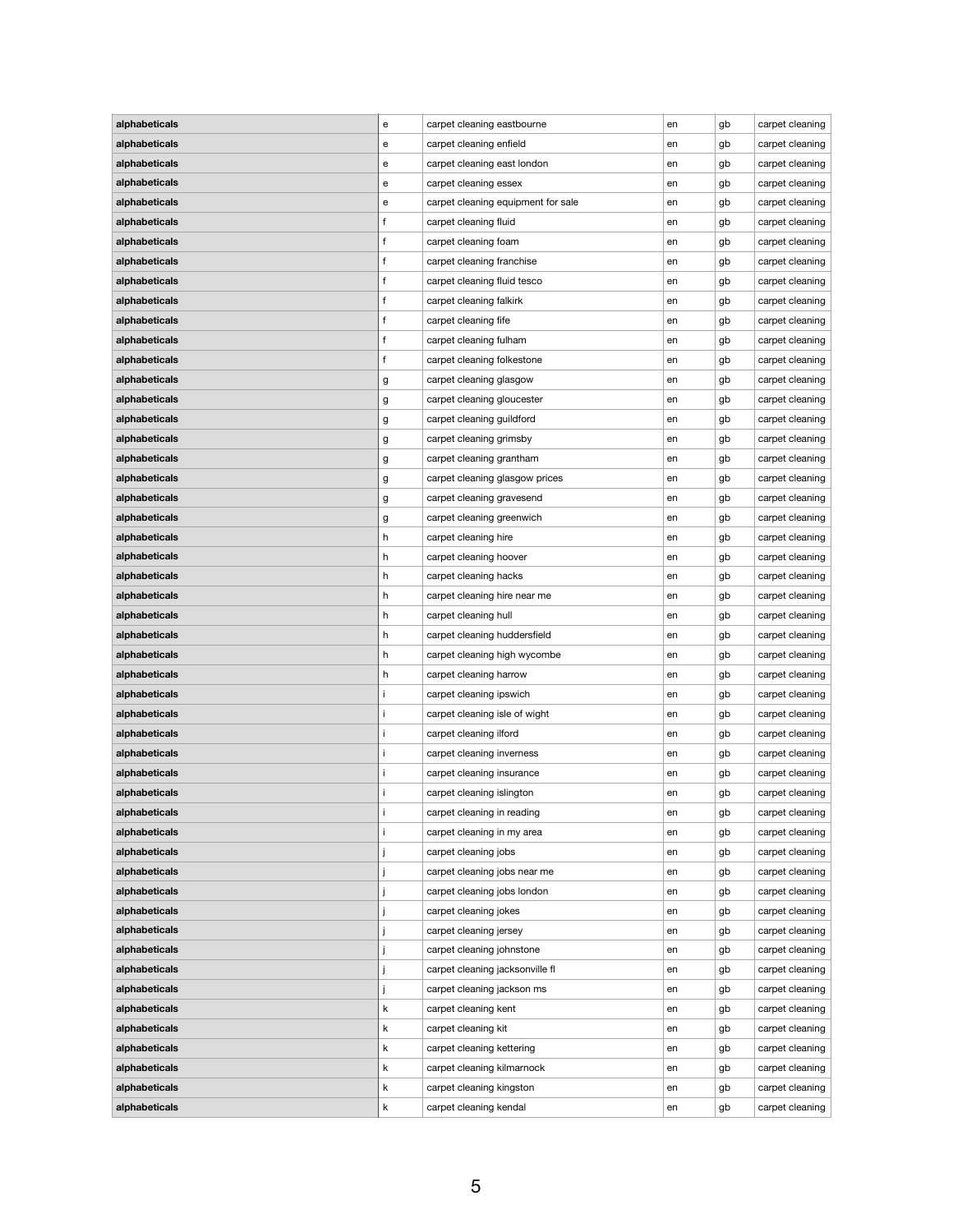| alphabeticals | k | carpet cleaning kidderminster        | en | gb | carpet cleaning |
|---------------|---|--------------------------------------|----|----|-----------------|
| alphabeticals | k | carpet cleaning kings lynn           | en | gb | carpet cleaning |
| alphabeticals |   | carpet cleaning london               | en | gb | carpet cleaning |
| alphabeticals |   | carpet cleaning liverpool            | en | gb | carpet cleaning |
| alphabeticals |   | carpet cleaning liquid               | en | gb | carpet cleaning |
| alphabeticals |   | carpet cleaning leeds                | en | gb | carpet cleaning |
| alphabeticals |   | carpet cleaning leicester            | en | gb | carpet cleaning |
| alphabeticals |   | carpet cleaning luton                | en | gb | carpet cleaning |
| alphabeticals |   | carpet cleaning lincoln              | en | gb | carpet cleaning |
| alphabeticals |   | carpet cleaning logo                 | en | gb | carpet cleaning |
| alphabeticals | m | carpet cleaning machines             | en | gb | carpet cleaning |
| alphabeticals | m | carpet cleaning machine hire         | en | gb | carpet cleaning |
| alphabeticals | m | carpet cleaning manchester           | en | gb | carpet cleaning |
| alphabeticals | m | carpet cleaning machine rental       | en | gb | carpet cleaning |
| alphabeticals | m | carpet cleaning machines for sale    | en | gb | carpet cleaning |
| alphabeticals | m | carpet cleaning milton keynes        | en | gb | carpet cleaning |
| alphabeticals | m | carpet cleaning machine hire near me | en | gb | carpet cleaning |
| alphabeticals | m | carpet cleaning maidstone            | en | gb | carpet cleaning |
| alphabeticals | n | carpet cleaning near me              | en | gb | carpet cleaning |
| alphabeticals | n | carpet cleaning nottingham           | en | gb | carpet cleaning |
| alphabeticals | n | carpet cleaning northampton          | en | gb | carpet cleaning |
| alphabeticals | n | carpet cleaning newcastle            | en | gb | carpet cleaning |
| alphabeticals | n | carpet cleaning norwich              | en | gb | carpet cleaning |
| alphabeticals | n | carpet cleaning north london         | en | gb | carpet cleaning |
| alphabeticals | n | carpet cleaning newport              | en | gb | carpet cleaning |
| alphabeticals | n | carpet cleaning newbury              | en | gb | carpet cleaning |
| alphabeticals | о | carpet cleaning oxford               | en | gb | carpet cleaning |
| alphabeticals | о | carpet cleaning orpington            | en | gb | carpet cleaning |
| alphabeticals | о | carpet cleaning oldham               | en | gb | carpet cleaning |
| alphabeticals | о | carpet cleaning oxted                | en | gb | carpet cleaning |
| alphabeticals | о | carpet cleaning ormskirk             | en | gb | carpet cleaning |
| alphabeticals | о | carpet cleaning offers               | en | gb | carpet cleaning |
| alphabeticals | о | carpet cleaning oswestry             | en | gb | carpet cleaning |
| alphabeticals | о | carpet cleaning omagh                | en | gb | carpet cleaning |
| alphabeticals | p | carpet cleaning products             | en | gb | carpet cleaning |
| alphabeticals | р | carpet cleaning prices               | en | gb | carpet cleaning |
| alphabeticals | р | carpet cleaning powder               | en | gb | carpet cleaning |
| alphabeticals | p | carpet cleaning prices near me       | en | gb | carpet cleaning |
| alphabeticals | р | carpet cleaning peterborough         | en | gb | carpet cleaning |
| alphabeticals | р | carpet cleaning prices uk            | en | gb | carpet cleaning |
| alphabeticals | p | carpet cleaning portsmouth           | en | gb | carpet cleaning |
| alphabeticals | p | carpet cleaning plymouth             | en | gb | carpet cleaning |
| alphabeticals | q | carpet cleaning quote                | en | gb | carpet cleaning |
| alphabeticals | q | carpet cleaning quote online         | en | gb | carpet cleaning |
| alphabeticals | q | carpet cleaning quick dry            | en | gb | carpet cleaning |
| alphabeticals | q | carpet cleaning quotes near me       | en | gb | carpet cleaning |
| alphabeticals | q | carpet cleaning qualifications       | en | gb | carpet cleaning |
| alphabeticals | q | carpet cleaning qatar                | en | gb | carpet cleaning |
| alphabeticals | q | carpet cleaning queanbeyan           | en | gb | carpet cleaning |
| alphabeticals | q | carpet cleaning queens               | en | gb | carpet cleaning |
| alphabeticals | r | carpet cleaning rental               | en | gb | carpet cleaning |
|               |   |                                      |    |    |                 |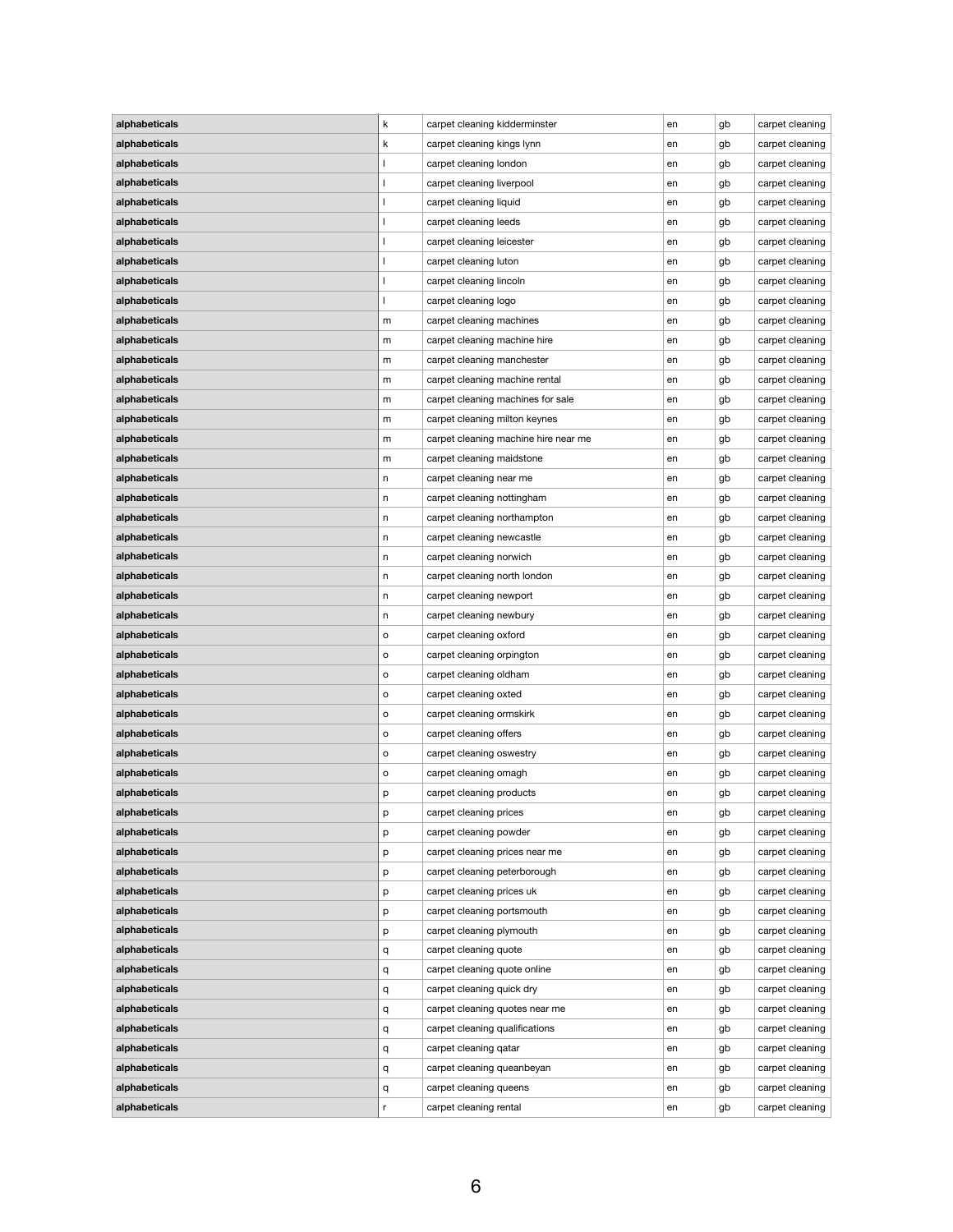| alphabeticals | r | carpet cleaning reading          | en | gb | carpet cleaning |
|---------------|---|----------------------------------|----|----|-----------------|
| alphabeticals | r | carpet cleaning romford          | en | gb | carpet cleaning |
| alphabeticals | r | carpet cleaning rochdale         | en | gb | carpet cleaning |
| alphabeticals | r | carpet cleaning rotherham        | en | gb | carpet cleaning |
| alphabeticals | r | carpet cleaning rental near me   | en | gb | carpet cleaning |
| alphabeticals | r | carpet cleaning rugby            | en | gb | carpet cleaning |
| alphabeticals | r | carpet cleaning richmond         | en | gb | carpet cleaning |
| alphabeticals | s | carpet cleaning solution         | en | gb | carpet cleaning |
| alphabeticals | s | carpet cleaning services         | en | gb | carpet cleaning |
| alphabeticals | s | carpet cleaning services near me | en | gb | carpet cleaning |
| alphabeticals | s | carpet cleaning sheffield        | en | gb | carpet cleaning |
| alphabeticals | s | carpet cleaning spray            | en | gb | carpet cleaning |
| alphabeticals | s | carpet cleaning shampoo          | en | gb | carpet cleaning |
| alphabeticals | s | carpet cleaning solution tesco   | en | gb | carpet cleaning |
| alphabeticals | s | carpet cleaning southampton      | en | gb | carpet cleaning |
| alphabeticals | t | carpet cleaning tool             | en | gb | carpet cleaning |
| alphabeticals | t | carpet cleaning tips             | en | gb | carpet cleaning |
| alphabeticals | t | carpet cleaning training         | en | gb | carpet cleaning |
| alphabeticals | t | carpet cleaning tunbridge wells  | en | gb | carpet cleaning |
| alphabeticals | t | carpet cleaning telford          | en | gb | carpet cleaning |
| alphabeticals | t | carpet cleaning taunton          | en | gb | carpet cleaning |
| alphabeticals | t | carpet cleaning tesco            | en | gb | carpet cleaning |
| alphabeticals | t | carpet cleaning twickenham       | en | gb | carpet cleaning |
| alphabeticals | u | carpet cleaning uk               | en | gb | carpet cleaning |
| alphabeticals | u | carpet cleaning uxbridge         | en | gb | carpet cleaning |
| alphabeticals | u | carpet cleaning uckfield         | en | gb | carpet cleaning |
| alphabeticals | u | carpet cleaning urmston          | en | gb | carpet cleaning |
| alphabeticals | u | carpet cleaning uk prices        | en | gb | carpet cleaning |
| alphabeticals | u | carpet cleaning upminster        | en | gb | carpet cleaning |
| alphabeticals | u | carpet cleaning ulverston        | en | gb | carpet cleaning |
| alphabeticals | u | carpet cleaning uttoxeter        | en | gb | carpet cleaning |
| alphabeticals | v | carpet cleaning vacuum           | en | gb | carpet cleaning |
| alphabeticals | ۷ | carpet cleaning videos           | en | gb | carpet cleaning |
| alphabeticals | V | carpet cleaning van              | en | gb | carpet cleaning |
| alphabeticals | v | carpet cleaning vax              | en | gb | carpet cleaning |
| alphabeticals | ۷ | carpet cleaning van for sale uk  | en | gb | carpet cleaning |
| alphabeticals | ۷ | carpet cleaning vacuum cleaner   | en | gb | carpet cleaning |
| alphabeticals | v | carpet cleaning vacuum rental    | en | gb | carpet cleaning |
| alphabeticals | V | carpet cleaning vanish           | en | gb | carpet cleaning |
| alphabeticals | w | carpet cleaning wirral           | en | gb | carpet cleaning |
| alphabeticals | w | carpet cleaning warrington       | en | gb | carpet cleaning |
| alphabeticals |   | carpet cleaning wolverhampton    |    |    | carpet cleaning |
|               | w | carpet cleaning worthing         | en | gb |                 |
| alphabeticals | w |                                  | en | gb | carpet cleaning |
| alphabeticals | w | carpet cleaning wakefield        | en | gb | carpet cleaning |
| alphabeticals | w | carpet cleaning wand             | en | gb | carpet cleaning |
| alphabeticals | W | carpet cleaning woking           | en | gb | carpet cleaning |
| alphabeticals | w | carpet cleaning wigan            | en | gb | carpet cleaning |
| alphabeticals | X | carpet cleaning companies        | en | gb | carpet cleaning |
| alphabeticals | X | carpet cleaning cost             | en | gb | carpet cleaning |
| alphabeticals | x | carpet cleaning courses          | en | gb | carpet cleaning |
| alphabeticals | X | carpet cleaning cardiff          | en | gb | carpet cleaning |